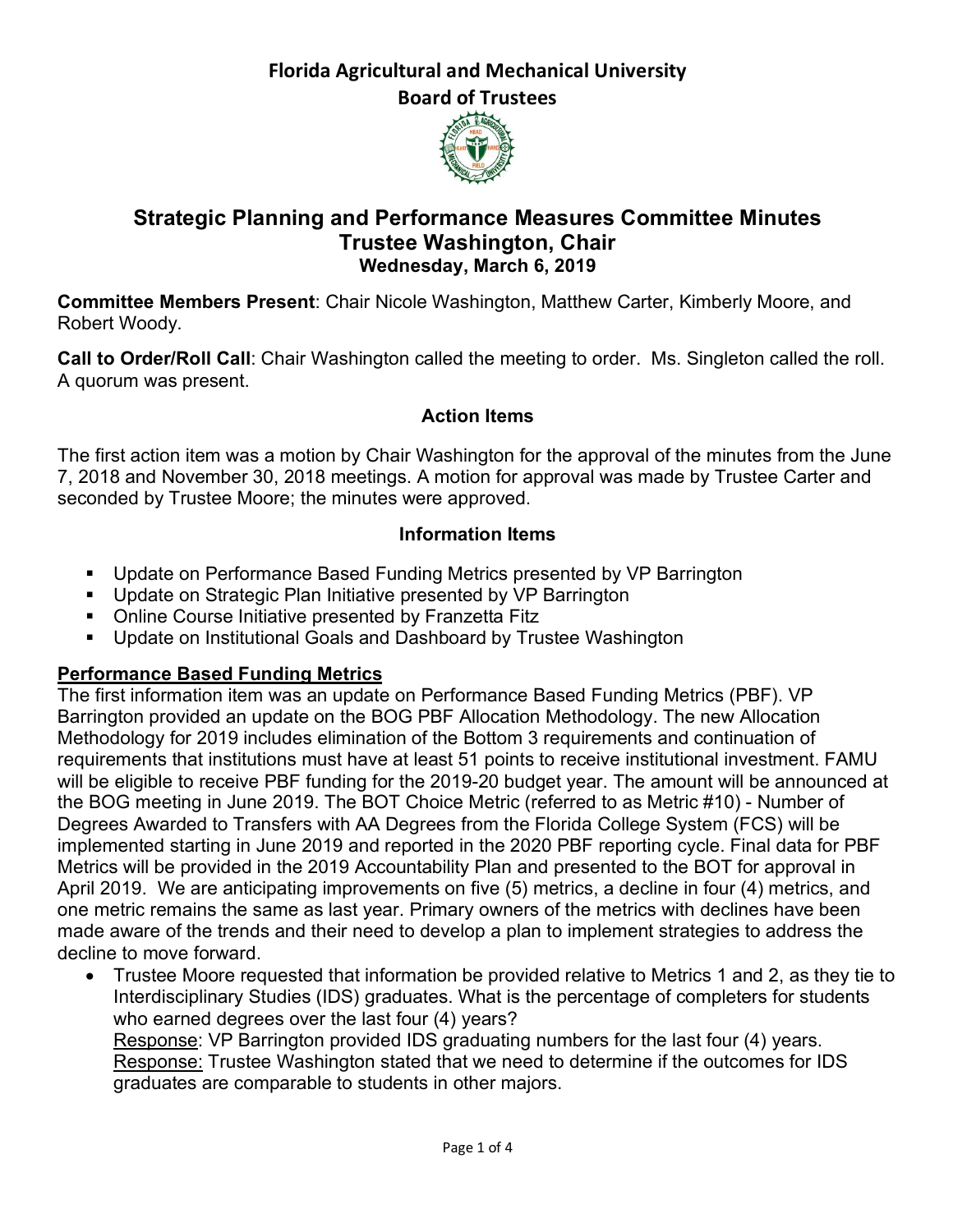# **Florida Agricultural and Mechanical University Board of Trustees**



- Trustee Carter reinforced the legislature's concerns of the Florida University System and the lack of graduates. We need to increase our graduation rates so that students can improve numbers for Metric 2 as well.
- Trustee Mills: Will the anticipated trends allow the university to meet the requirement of 51 points to receive institutional investment? Can an analysis be done to examine the connection between our choice Metric and Metric 5 as it relates to qualifications for transfer students as opposed to regular admits.

Response: VP Barrington answered in the affirmative that we will meet the requirement of 51 points and stated that although Metrics 5 and 10 deal with different classifications of students she can provide the data.

- Chair Lawson: What is driving the trend down for Metric 2? What are we anticipating as our new overall score with the changes in BOG PBF Allocation Methodology eliminating the Bottom 3 requirements? Chair Lawson expressed the need for the leadership team to determine what can be done to improve numbers for metrics where we have more control. Response: VP Barrington indicated an estimated range between 65-70 points and suggested that the high number of IDS graduates in past years may have contributed to the anticipated decline for metrics 1 and 2 in 2019. VP Hudson is the primary owner and collaboration will be done to determine the cause of the decline and identify tracking mechanisms to become more aware of graduates' employment.
- Trustee Moore commented that relative to Metric 2, we need to look at programming to determine if the IDS degrees are contributing to lower wages. Response: VP Barrington confirmed that academic affairs are identifying new programs to address the decline.

Response: Trustee Washington agreed that a deeper look into declining metrics is necessary to determine the cause; and strategies should be implemented to make changes. Trustee Washington reiterated that Metric 10 will be replaced by "our" new Metric 10 next year and the university will automatically receive seven (7) points in that area.

#### **Strategic Plan Update**

The second information item was an update on 2018-2019 Strategic Plan Initiatives by VP Barrington. A list of the priority initiatives from the Strategic Plan were provided, highlighting priorities. The funding and impact of funding allocations were given. The total budget for the 2018-19 year is over \$15M. An update on the Customer Service Initiative under Strategic Priority 6 of our Strategic Plan, presented by Joyce Ingram in the June 2018 SPPM committee meeting, was given. We are on track with timelines and deliverables of this initiative. An update on the Strategic Planning Workshop held on February 19, 2019 was provided. The workshop focused on key initiatives around student success and engagement in research. Workshop participants included the President's senior leadership team, deans and other key administrators. Attendees were broken into 4 groups to discuss the following topics: Enrollment, Licensure Pass Rates, Research and Graduation/Retention. The next steps will include round table discussions with faculty, staff and students to gain more insight into what we can do to move the needle in these areas. These key priority topics will be discussed further in June 2019 during the President's Retreat.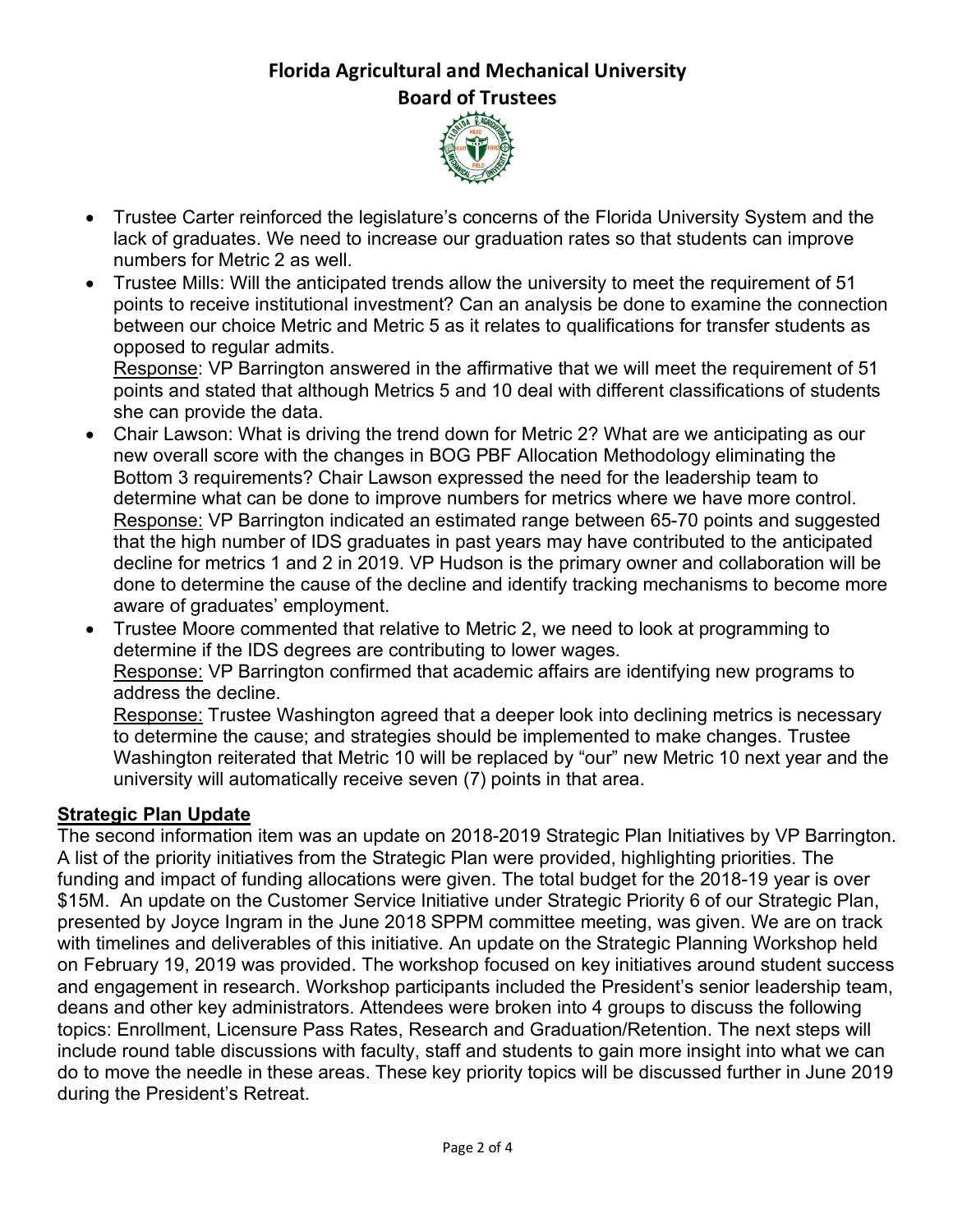### **Florida Agricultural and Mechanical University Board of Trustees**



### **Online Courses Initiative**

The third information item provided updates on the Online Courses Initiative by Franzetta Fitz, Director of Instructional Technology. These updates included strategies being implemented to help meet the targets established in our Strategic Plan. Ms. Fitz provided an update on student participation by student level in online courses, number of online courses offered by course level, success rates of FTIC students enrolled in at least one online course, and the growth plan for undergraduate online courses.

• Trustee Carter: Are all basic core (General Education) courses currently online? Trustee Carter suggested that all General Education courses are made available online in an effort to assist students with getting into their majors sooner, as well as improve our graduation rates. Response: Ms. Fitz confirmed that currently 51 of the 222 General Education courses are online.

Response: Trustee Washington stated that if we focus on increasing General Education courses online it could help increase enrollment numbers for students at the lower student level as well as increase access and dual enrollment numbers.

- Trustee Moore: What is the timeline for General Education courses being fully online? Response: Ms. Fitz has been working with the Provost on a timeline that designates 2021 as the goal.
- Trustee Grable: What type of support services are needed for online learners to be successful?

Response: Ms. Fitz responded that academic success coaches, academic advisement, and library resources are necessary.

- Trustee Mills: How will courses be prioritized to increase current course offerings of 51? Response: High demand courses have been identified with assistance from Deans and Academic Affairs and are being prioritized accordingly.
- Trustee Washington: Has a summary of barrier courses that prohibit graduation been identified?

Response: Ms. Fitz confirmed that barrier courses will be identified and used to help prioritize additional courses to be released online.

• Chair Lawson: Where does FAMU stand relative to other state universities in the area of online participation? Chair Lawson suggested that we need to be more intentional with online participation and look at recommendations on how to transition students to increase participation.

Response: Ms. Fitz confirmed that our current participation is 4.2%.

• Trustee Grable commented regarding the number of faculty trained to teach online courses and suggested that an appropriate correlation is made between trained faculty and the increase in courses that will be offered.

## **Strategic Plan/Accountability Plan Metrics Update**

The fourth information item was an update on the strategic plan/accountability plan metrics. Trustee Washington provided an update as well as the website link for the University's scorecard and dashboard on the Institutional Goals for 2018-19, which includes the President's Annual Goals,